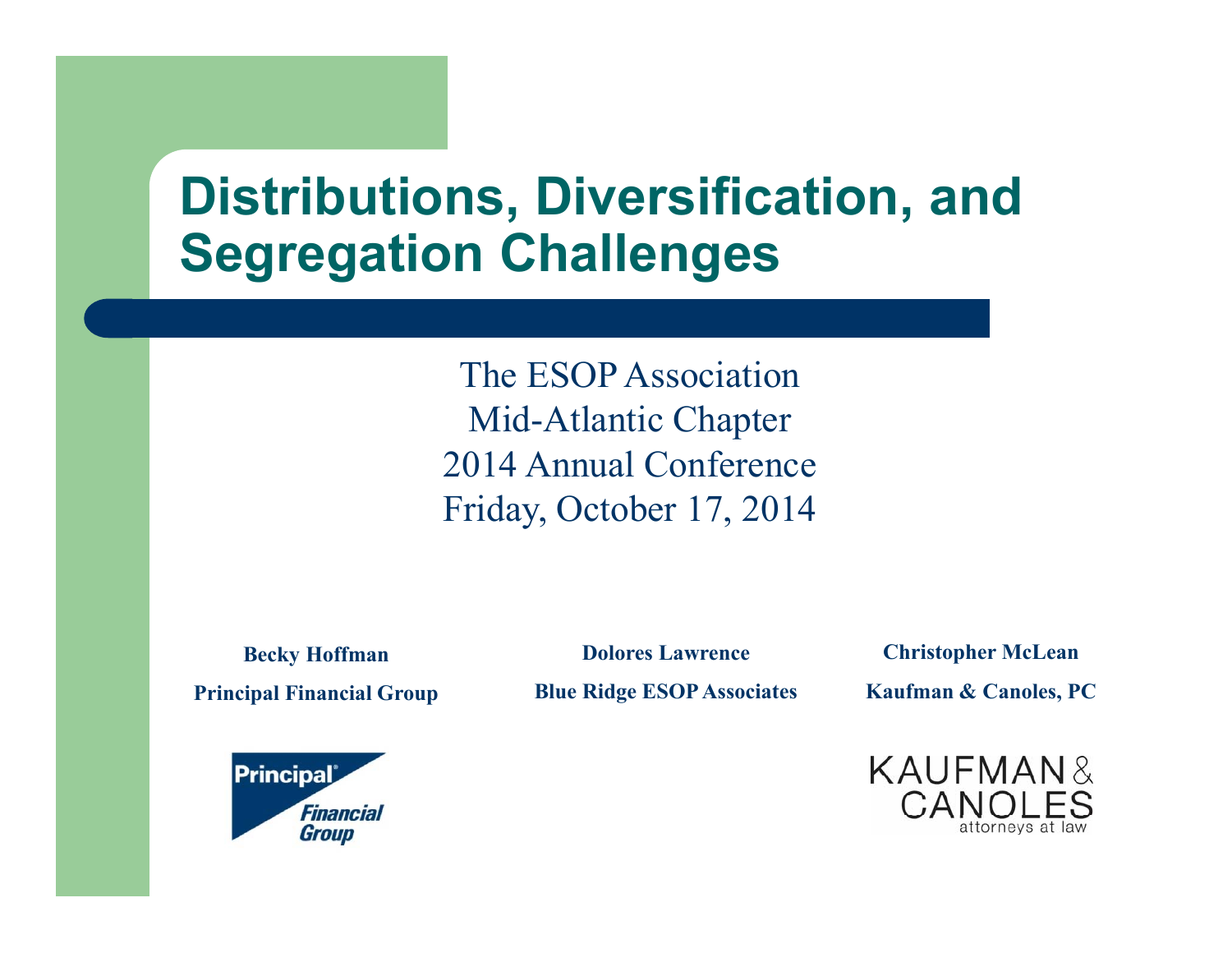### **ESOP Distribution Rules**

- Timing (applies to stock acquired after 1986)
	- Termination due to death, disability, or retirement
		- No later than plan year following
	- – Other termination
		- $\bullet$  No later than 6<sup>th</sup> plan year following
	- Leveraged ESOP exception
		- Only applies to shares acquired with such loan
		- Application in S Corps questionable
	- – General ERISA timing (retirement, RMD) may require earlier timing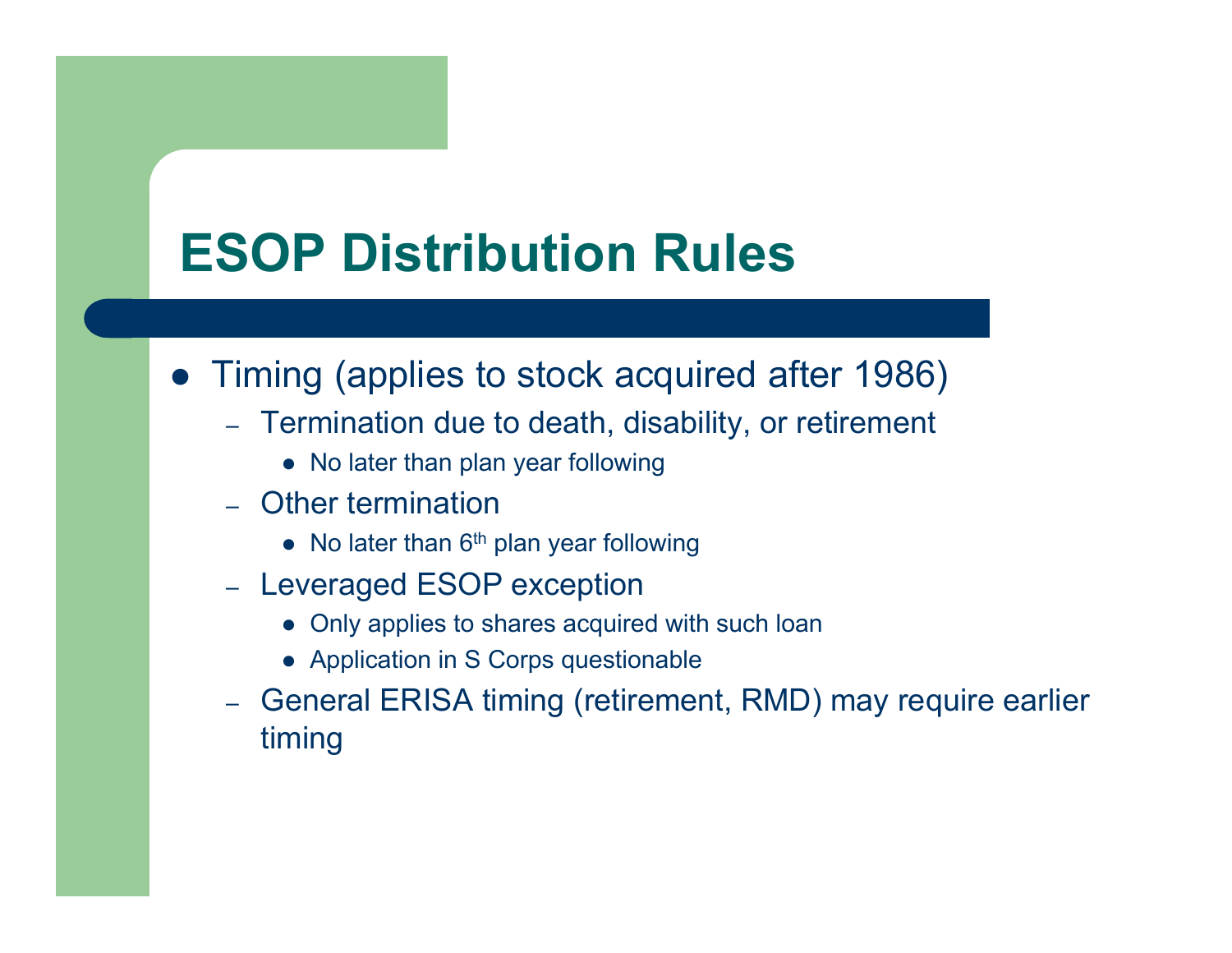### **ESOP Distribution Rules**

- Method (applies to stock acquired after 1986)
	- Lump sum
	- Installments
		- Over a period not exceeding five years (6 installments)
		- Extension for large balances
			- – One additional year (but not more than 5 additional years) for each \$195,000 or fraction thereof by which such balance exceeds \$985,000 (indexed)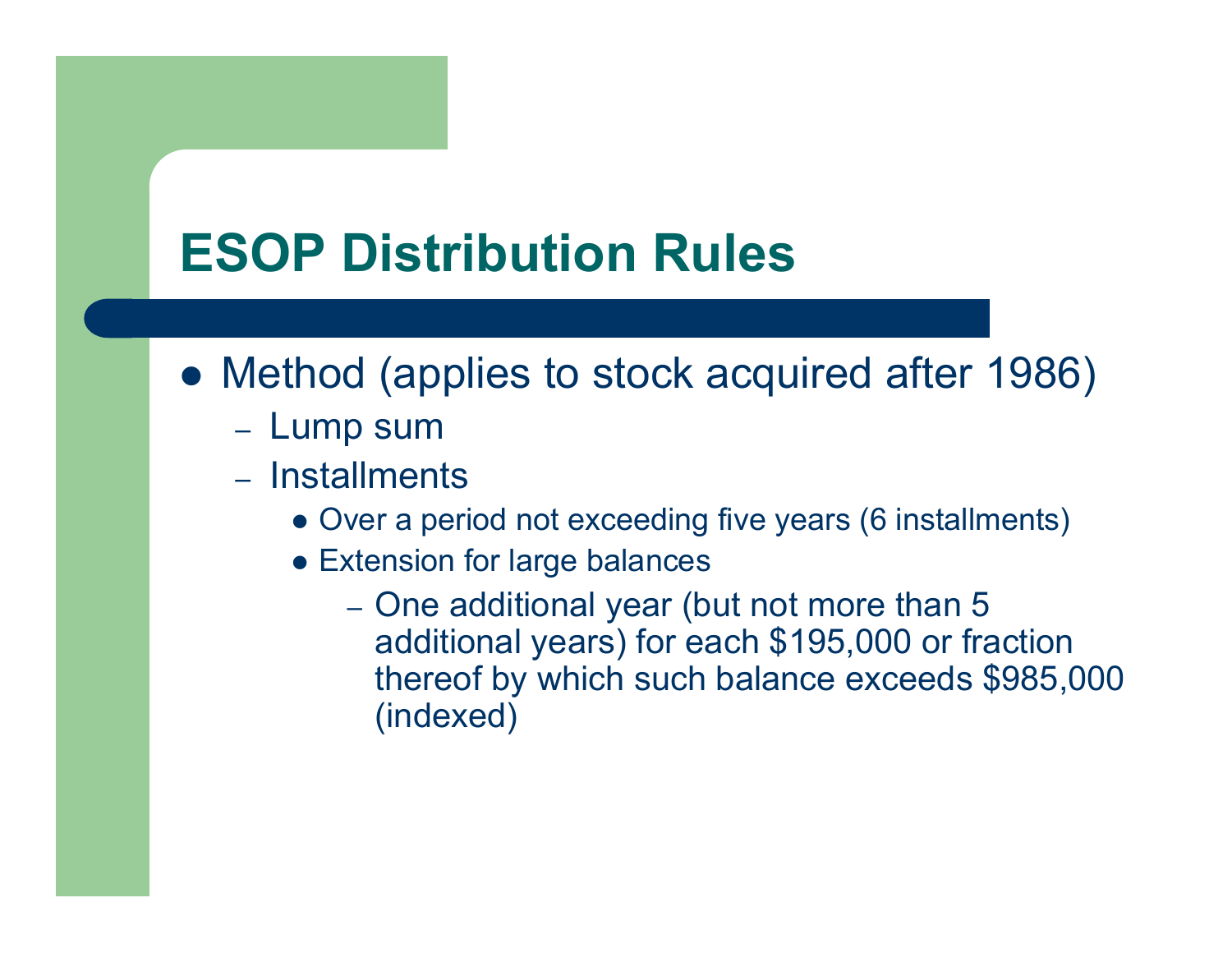### **ESOP Distribution Rules**

#### Form

- Cash
- – Stock - participant has right to demand distribution in employer securities
	- Exceptions:
		- Charter or bylaws restrict the ownership of substantially all outstanding employer securities to employees or to a qualified plan trust
		- S Corporation
		- May still distribute stock with the requirement that it be immediately sold to the company or ESOP
			- S corporation concerns Rev Proc 2003-23 and Rev Proc 2004-14
	- Put option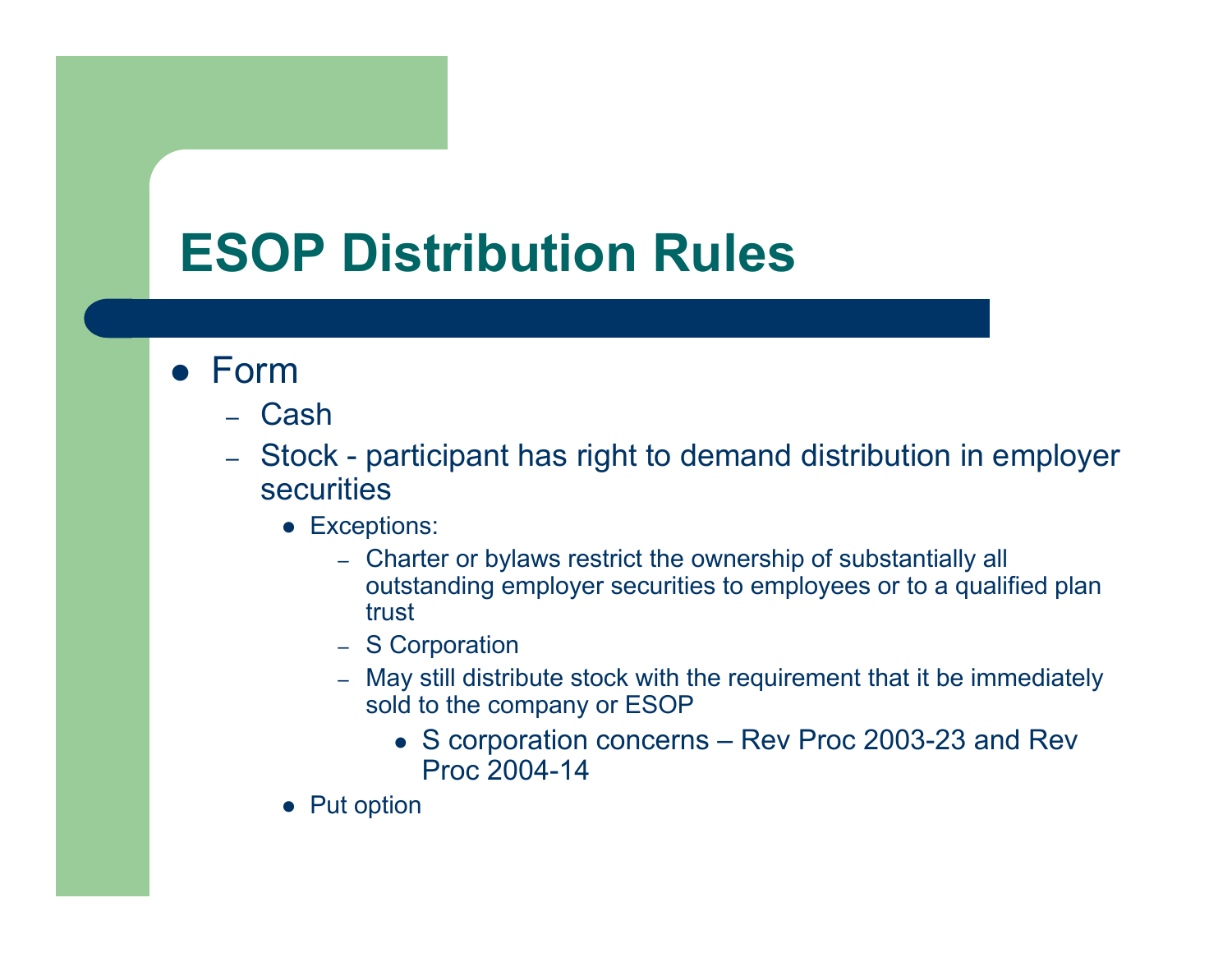### **Distribution Challenges**

- What are your challenges?
- Some common challenges
	- Changing timing, method and/or form
	- Repurchase liability driving benefit levels
	- Former employees not electing distribution
	- Former employees receiving distribution installments who are rehired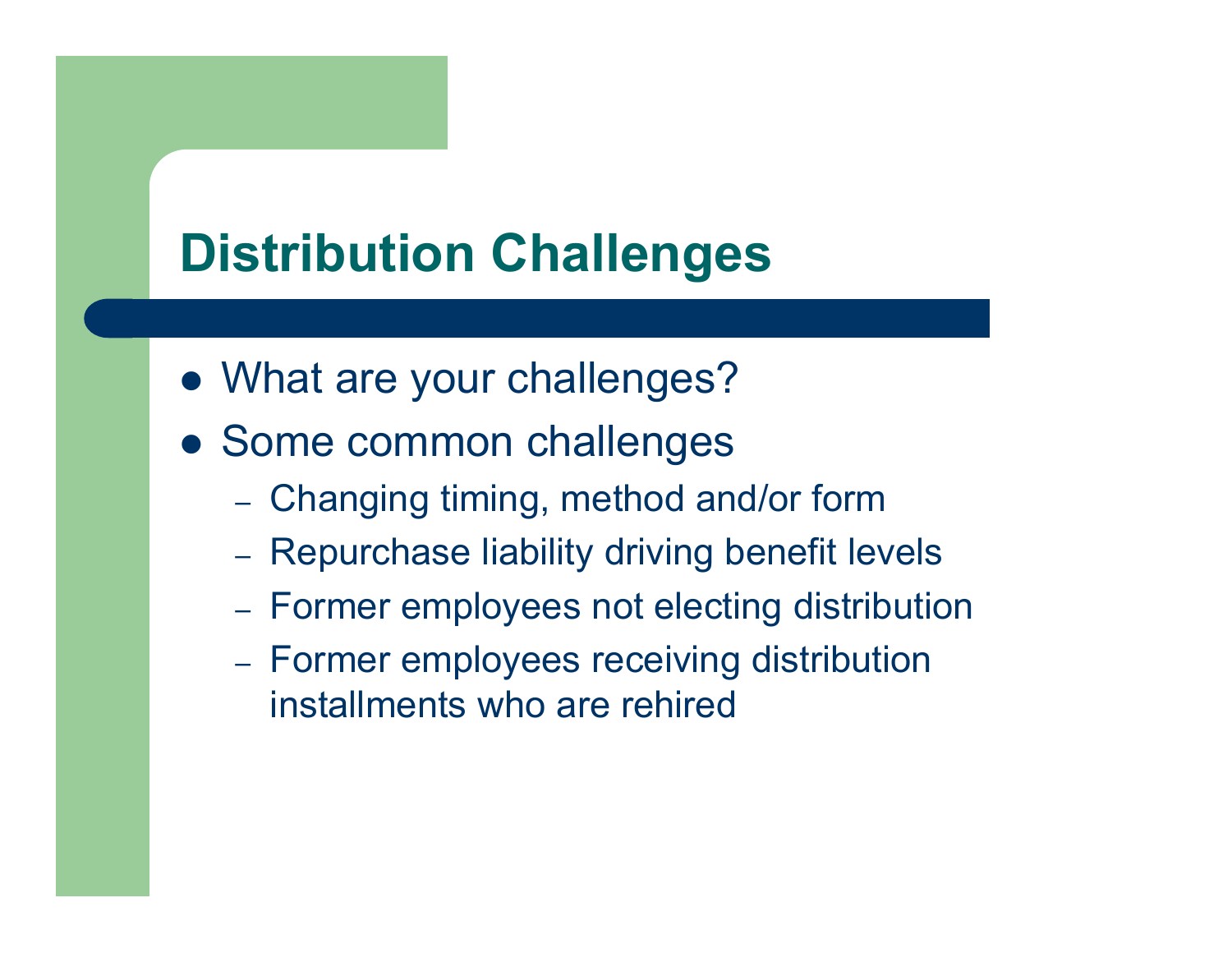#### **Diversification**

- Eligibility 55 and 10 years of participation
- Qualified election period six plan year period following eligibility
- Eligible amount
	- –25% in first five years
	- –50% in final year
	- Cumulative calculation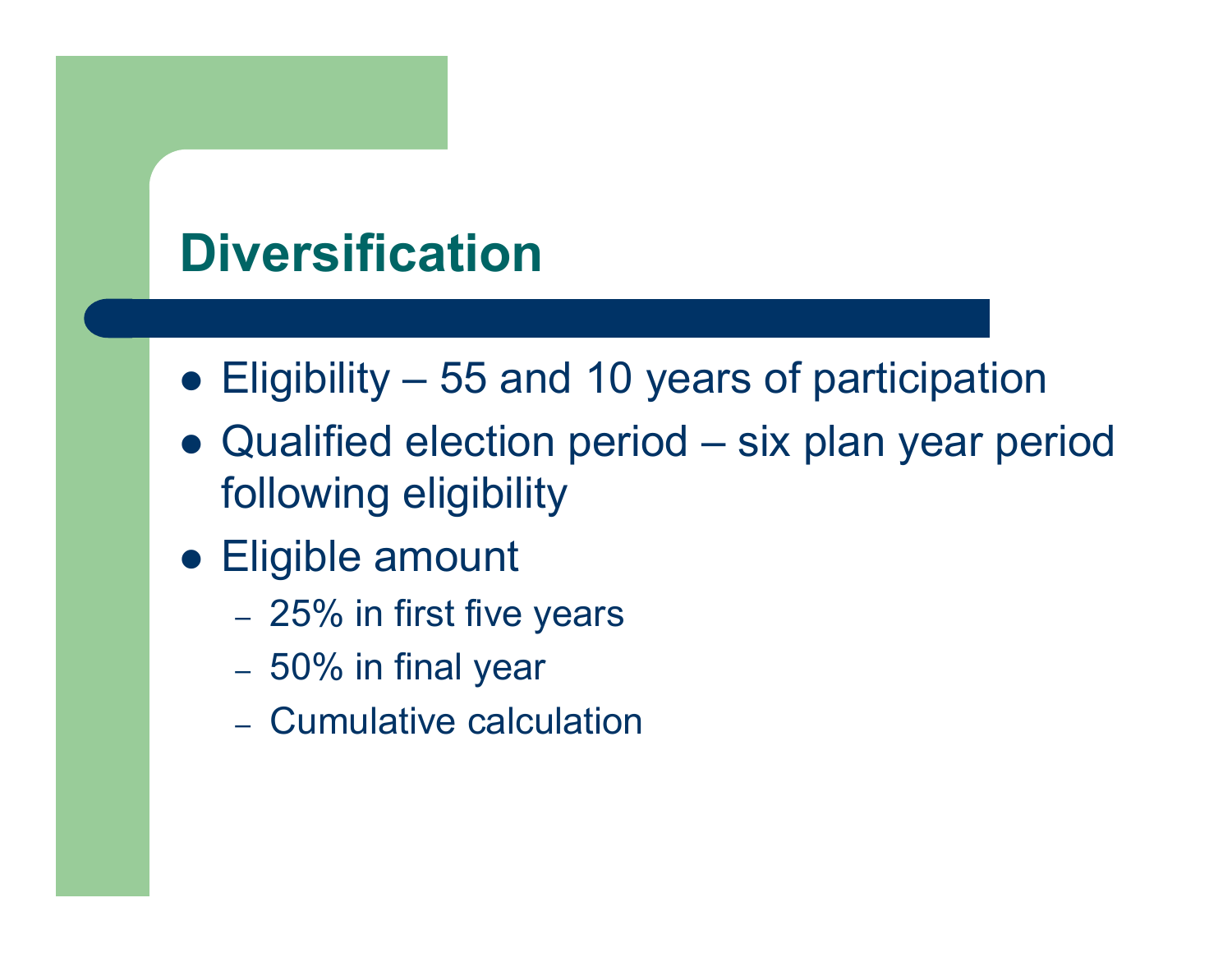#### **Diversification**

- Election first 90 days of plan year
- Satisfied second 90 days of plan year
- **Satisfaction options** 
	- Distribution
	- Transfer to another qualified defined contribution plan of the employer that offers at least 3 distinct investment options
	- Offer at least 3 distinct investment options within the plan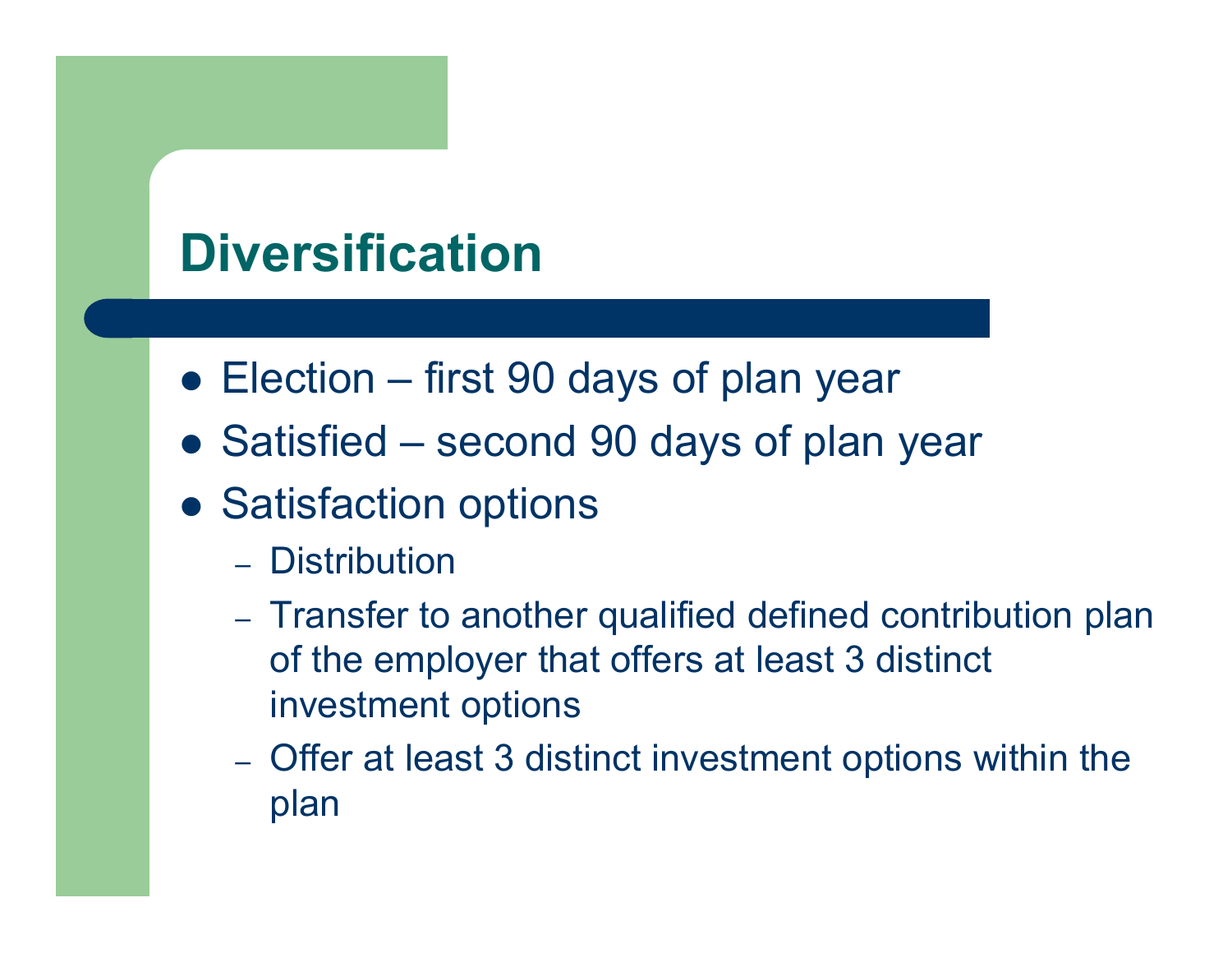### **Diversification Challenges**

- What are your challenges?
- Some common challenges
	- Election/satisfaction timing requirements
	- Year of participation definition
	- Qualified participant definition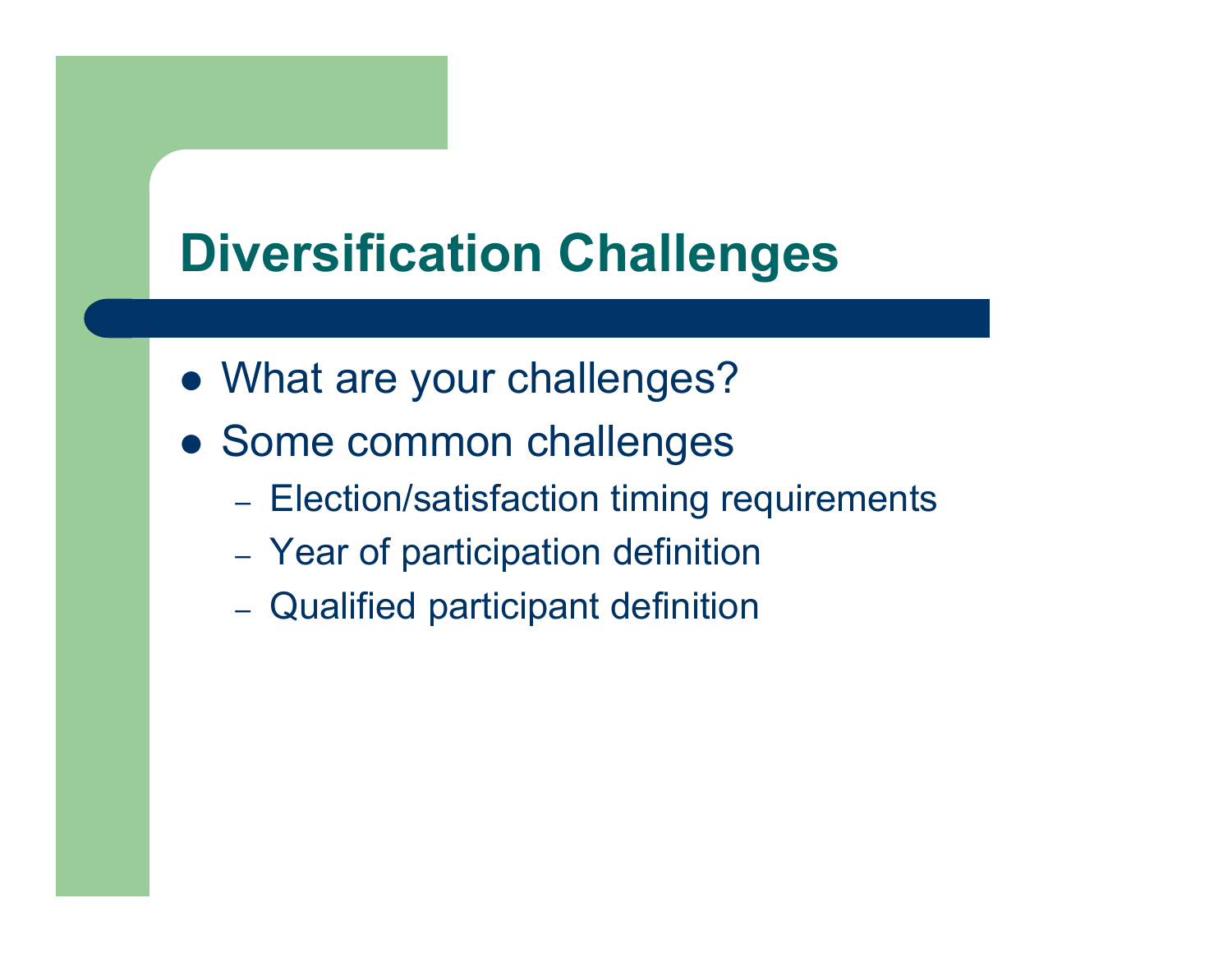# **Diversification Challenges (Cont'd )**

- Some common challenges
	- Determination of eligible amount
		- Impact of other events, including excess diversification, installment or in-service distributions, rebalancing
	- Change in satisfaction method
	- Former employees eligible for both diversification and installment payment of distributions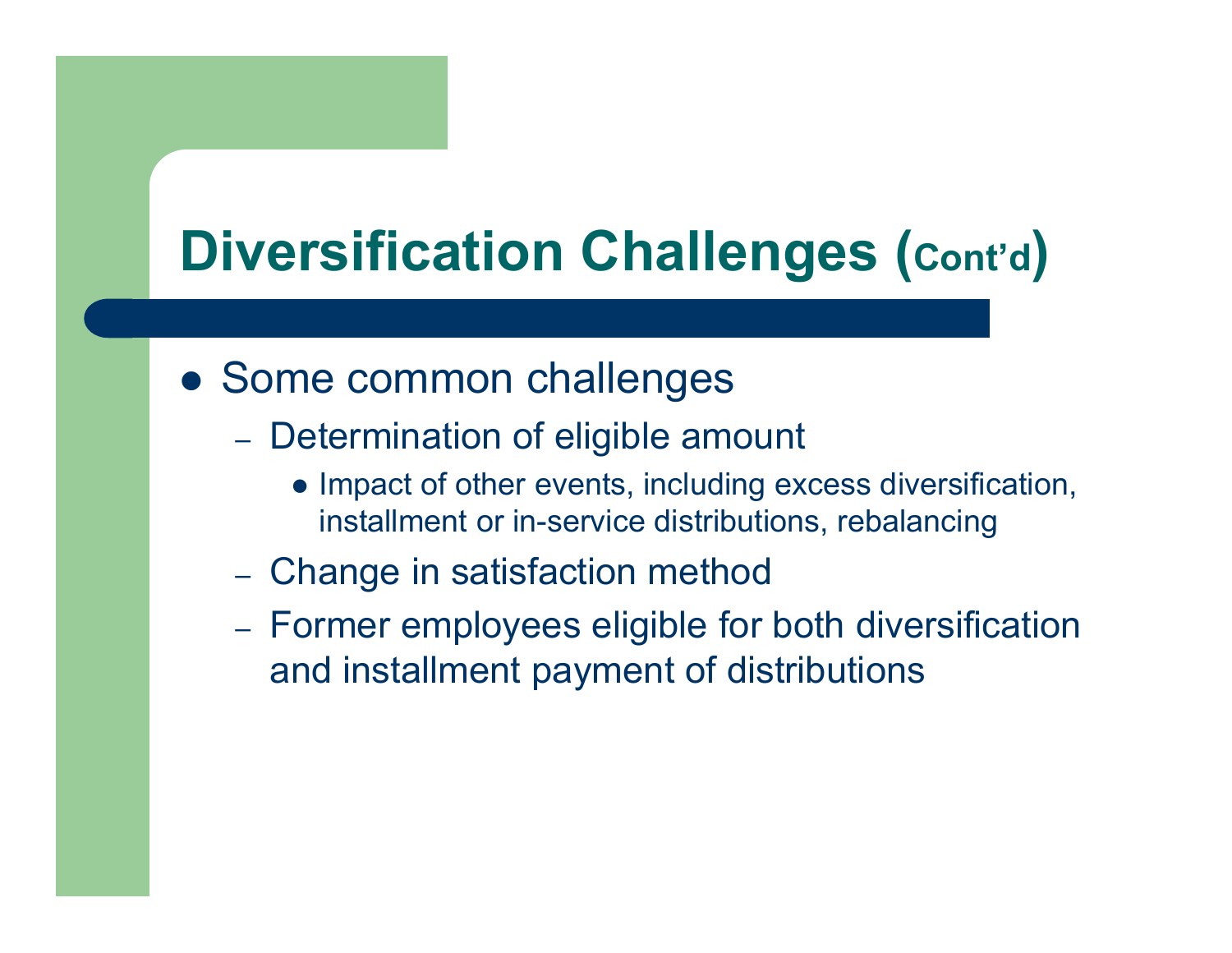## **Segregation**

- What is it?
	- Investment change for former employees swapping company stock for other investments
	- Moving cash into accounts of terminated/non-active participants' accounts in exchange for shares of company stock of equivalent value
	- –- Helps manage the "Haves and Have-Nots" issue by moving shares to active participants' accounts allowing current employees to benefit from increase in share value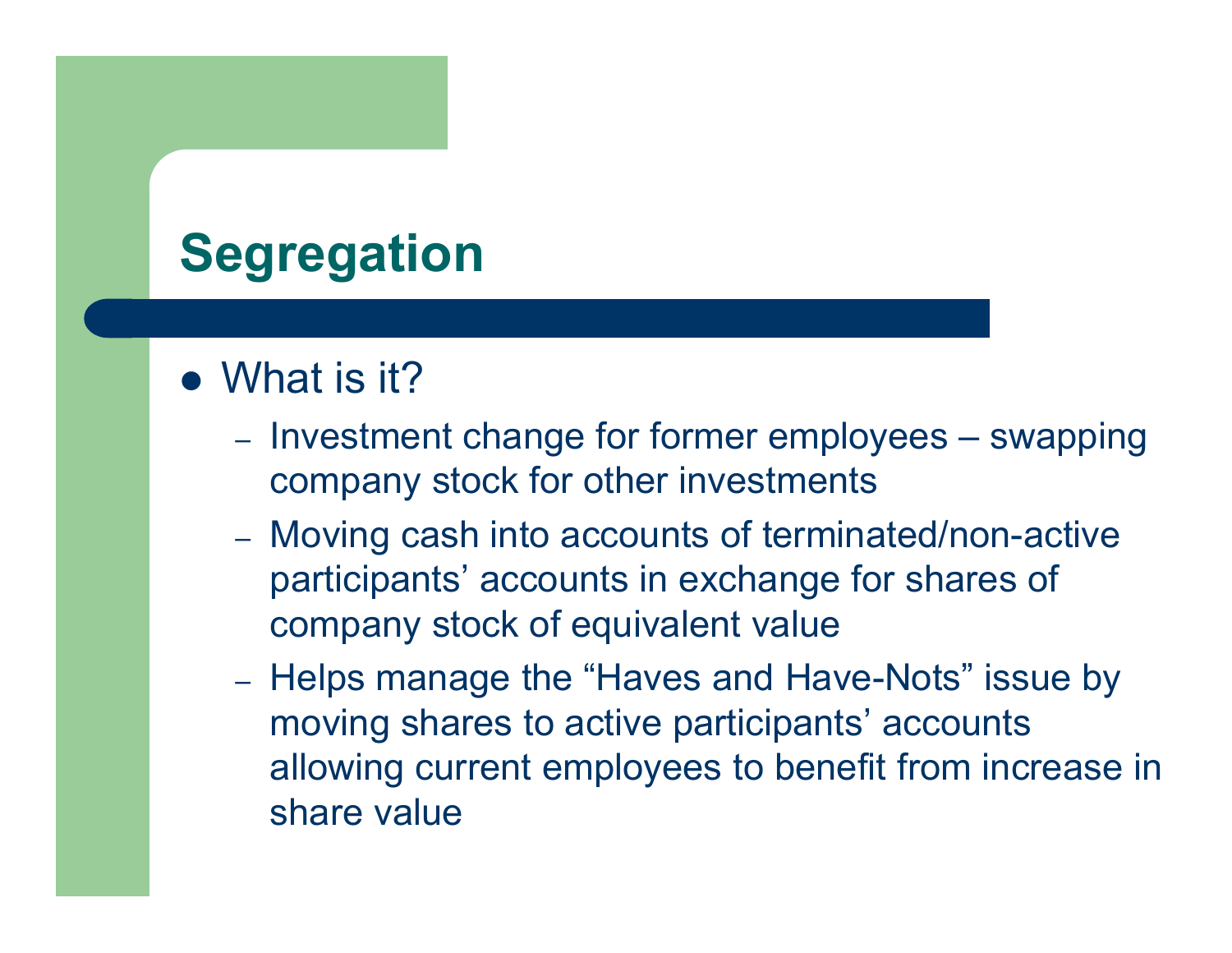# **Segregation Challenges**

- What are your challenges?
- Some common challenges
	- Replacement investment
	- Nondiscrimination rules for creative designs
	- Varied funding
	- Check plan language whole shares v. fractional shares, all shares v. vested shares
	- Former employee rehired after account segregated